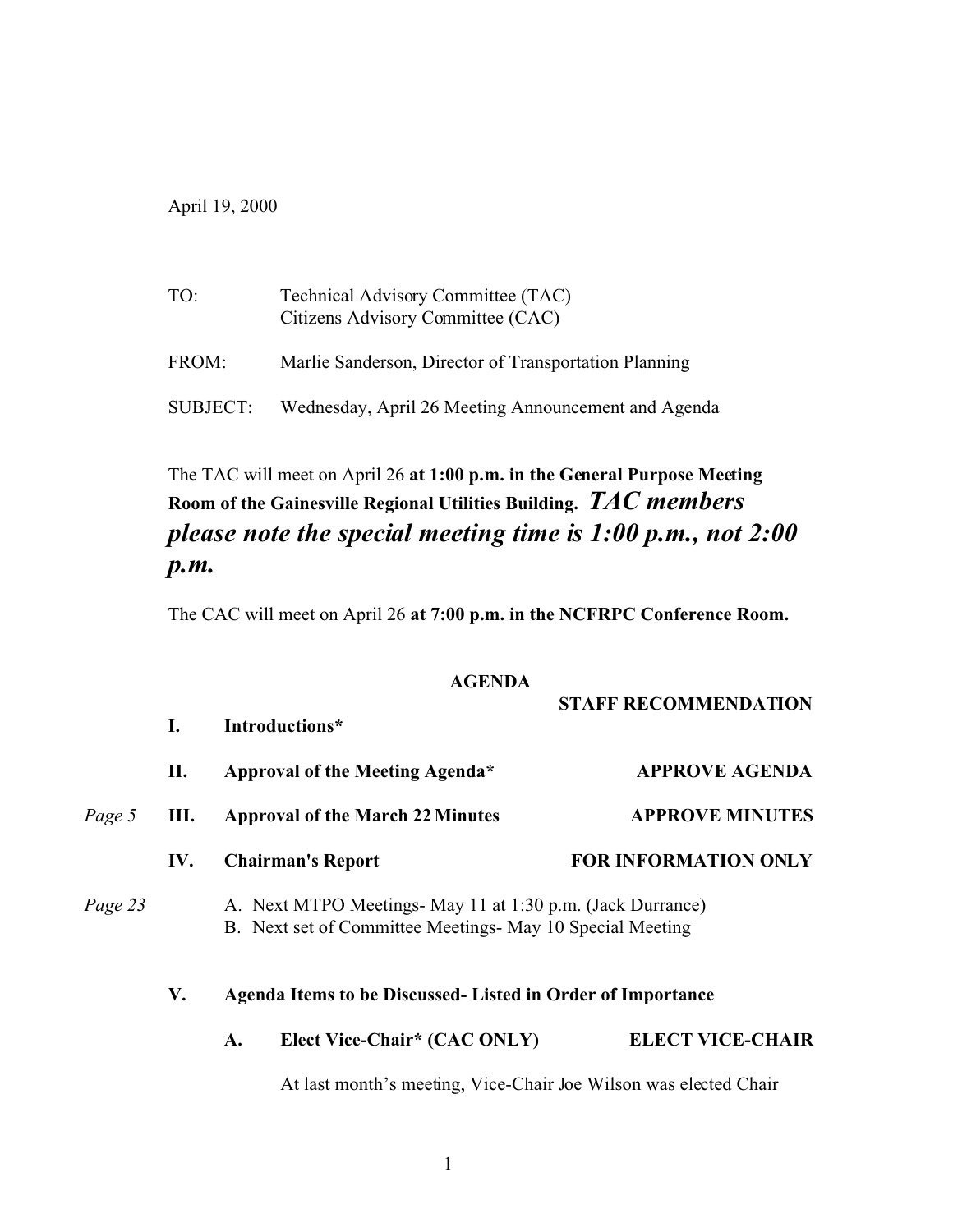| Page 25 | <b>B.</b>      | <b>City of Gainesville Transportation</b><br><b>Mobility Element (CAC ONLY)</b>                                                       | <b>NO ACTION REQUIRED</b>                       |
|---------|----------------|---------------------------------------------------------------------------------------------------------------------------------------|-------------------------------------------------|
|         |                | City staff will make a presentation concerning this material                                                                          |                                                 |
| Page 27 | $\mathbf{C}$ . | <b>University Avenue/Main Street</b><br><b>Corridor Traffic Analysis</b>                                                              | <b>DEVELOP MTPO</b><br><b>RECOMMENDATION</b>    |
|         |                | The Committees need to review this information and recommend<br>whether portions of Main Street should be reduced to two travel lanes |                                                 |
| Page 37 | D.             | <b>State Road 26A- west of W. 34th Street</b>                                                                                         | <b>DEVELOP MTPO</b><br><b>RECOMMENDATION</b>    |
|         |                | Committee recommendations are needed concerning this issue.                                                                           |                                                 |
| Page 69 | E.             | State Roads 26/26A-W. 34th Street<br>to Main Street                                                                                   | <b>DEVELOP MTPO</b><br><b>RECOMMENDATION</b>    |
|         |                | The Alachua County Traffic Safety has developed its<br>recommendations to improve traffic safety on these two roads                   |                                                 |
|         | F.             | <b>Transportation Enhancement Program</b>                                                                                             |                                                 |
| Page 75 |                | 1. Year 2000 Applications-<br><b>Alachua County (CAC ONLY)</b>                                                                        | <b>DEVELOP COUNTY</b><br><b>RECOMMENDATIONS</b> |
|         |                | The County Commission needs to decide if it wants to submit any new<br>applications this year (application deadline is June 15)       |                                                 |
| Page 81 |                | 2. Year 2000 Applications- MTPO                                                                                                       | <b>DEVELOP MTPO</b><br><b>RECOMMENDATIONS</b>   |
|         |                | The MTPO needs to decide if it wants to submit any new applications<br>this year (application deadline is June 15)                    |                                                 |